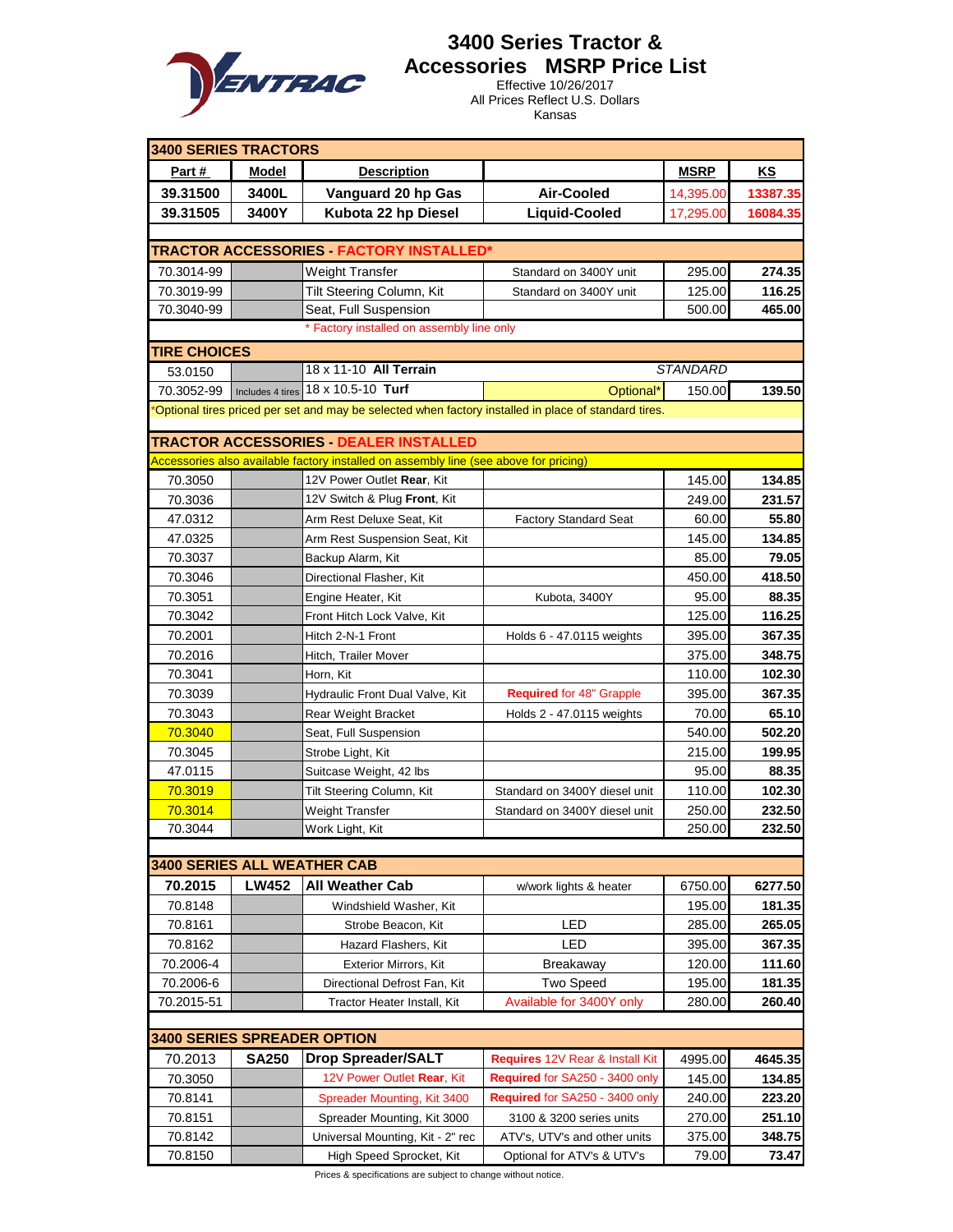

**3400 Series Attachments MSRP Price List** 

> Effective 10/26/2017 All Prices Reflect U.S. Dollars Kansas

| <b>3400 SERIES ATTACHMENTS</b> |               |                                        |                                     |             |          |  |
|--------------------------------|---------------|----------------------------------------|-------------------------------------|-------------|----------|--|
| Part#                          | <b>Model</b>  | <b>Description</b>                     |                                     | <b>MSRP</b> | KS       |  |
| 39.55494                       | <b>EB480C</b> | <b>Aerator - Core Tine</b>             |                                     | 2,095.00    | 1,948.35 |  |
| 39.55490                       | <b>EB480F</b> | <b>Aerator - Open Spoon Tine</b>       |                                     | 2,095.00    | 1,948.35 |  |
| 39.55492                       | <b>EB480S</b> | <b>Aerator - Slitter/Slicer Tine</b>   |                                     | 2,095.00    | 1,948.35 |  |
| 47.0115                        |               | Suitcase Weight, 42 lbs                | EB480 holds up to 6 weights         | 95.00       | 88.35    |  |
| 39.55251                       | <b>KD482</b>  | Blade, Dozer 48"                       |                                     | 1,575.00    | 1,464.75 |  |
| 70.8032                        |               | Polyurethane Cutting Edge 48"          |                                     | 210.00      | 195.30   |  |
| 39.55252                       | <b>KD602</b>  | Blade, Dozer 60"                       |                                     | 1,495.00    | 1,390.35 |  |
| 70.8030                        |               | Polyurethane Cutting Edge 60"          |                                     | 220.00      | 204.60   |  |
| 39.35445                       | <b>LA162</b>  | <b>Blower</b>                          |                                     | 2,095.00    | 1,948.35 |  |
| 39.35402                       | <b>LB540</b>  | Broom 54"                              |                                     | 2,765.00    | 2,571.45 |  |
| 39.35403                       |               | Outside Gauge Wheels LB, Kit           |                                     | 450.00      | 418.50   |  |
| 70.8029                        |               | Debris Curtain                         |                                     | 125.00      | 116.25   |  |
| 39.55332                       | <b>ED202</b>  | <b>Edger</b>                           |                                     | 2,150.00    | 1,999.50 |  |
| 47.0115                        |               | Suitcase Weight, 42lbs                 | ED200 holds up to 3 weights         | 95.00       | 88.35    |  |
| 39.35100                       | <b>LM520</b>  | Mower, 52"                             |                                     | 2,575.00    | 2,394.75 |  |
| 39.35150                       |               | LM Mulching 52" Kit                    |                                     | 160.00      | 148.80   |  |
| 39.35101                       | <b>LM600</b>  | Mower, 60"                             |                                     | 2,825.00    | 2,627.25 |  |
| 39.35151                       |               | LM Mulching 60" Kit                    |                                     | 165.00      | 153.45   |  |
| 39.35102                       | <b>LQ450</b>  | <b>Mower, Field</b>                    |                                     | 2,120.00    | 1,971.60 |  |
| 70.3047                        |               | LQ Tree Shield Kit for 3400            |                                     | 695.00      | 646.35   |  |
| 39.35107                       | <b>LK520</b>  | <b>Mower, Rear Discharge 52"</b>       |                                     | 2,950.00    | 2,743.50 |  |
| 70.8110                        |               | LK Mulching 52" Kit                    |                                     | 160.00      | 148.80   |  |
| 39.55213                       | <b>HE302</b>  | <b>Power Bucket 30"</b>                |                                     | 1,350.00    | 1,255.50 |  |
| 39.55214                       | <b>HE482</b>  | <b>Power Bucket 48"</b>                |                                     | 1,475.00    | 1,371.75 |  |
| 70.8123                        |               | Grapple, Power Bucket 48"              | <b>Requires Hyd Front Valve Kit</b> | 895.00      | 832.35   |  |
| 70.3039                        |               | <b>Hydraulic Front Dual Valve, Kit</b> | <b>Required for 48" Grapple</b>     | 395.00      | 367.35   |  |
| 70.8124                        |               | Teeth, Power Bucket Kit                | for HE302 & HE482                   | 130.00      | 120.90   |  |
| 39.35427                       | <b>LX423</b>  | <b>Snow Blower</b>                     |                                     | 4,250.00    | 3,952.50 |  |
| 70.8025                        |               | 12-Volt Actuator, Kit                  | Requires 12-Volt Front, Kit         | 250.00      | 232.50   |  |
| 70.3036                        |               | 12-Volt Switch & Plug Front, Kit       | Required for 70.8025                | 249.00      | 231.57   |  |
| 70.3014                        |               | Weight Transfer                        | Required for LX423 on 3400L gas     | 250.00      | 232.50   |  |
| 39.35300                       | <b>LC150</b>  | <b>Stump Grinder</b>                   |                                     | 2,745.00    | 2,552.85 |  |
| 39.55431                       | <b>KR502</b>  | Terra Rake 49"                         |                                     | 2,225.00    | 2,069.25 |  |
| 70.8035                        |               | Hydraulic Height Adjustment Cylinder   | Requires 12-Volt Front, Kit         | 450.00      | 418.50   |  |
| 70.3036                        |               | 12-Volt Switch & Plug Front, Kit       | Required for 70.8035                | 249.00      | 231.57   |  |
| 39.55271                       | <b>KV552</b>  | <b>V-Blade</b>                         | Requires 12-Volt Front, Kit         | 2,565.00    | 2,385.45 |  |
| 70.3036                        |               | 12-Volt Switch & Plug Front, Kit       | Required for KV552                  | 249.00      | 231.57   |  |
| 70.8044                        |               | <b>Top Deflection Flap</b>             |                                     | 95.00       | 88.35    |  |
| 70.8046                        |               | 6"/12" Flare Extension, Kit            | With Cutting Edge                   | 425.00      | 395.25   |  |
| 70.8047                        |               | 6"/6" Straight Extension. Kit          | With Cutting Edge                   | 395.00      | 367.35   |  |
| 70.8048                        |               | Polyurethane Edge, Kit                 | N/A for KV Extension Kits           | 275.00      | 255.75   |  |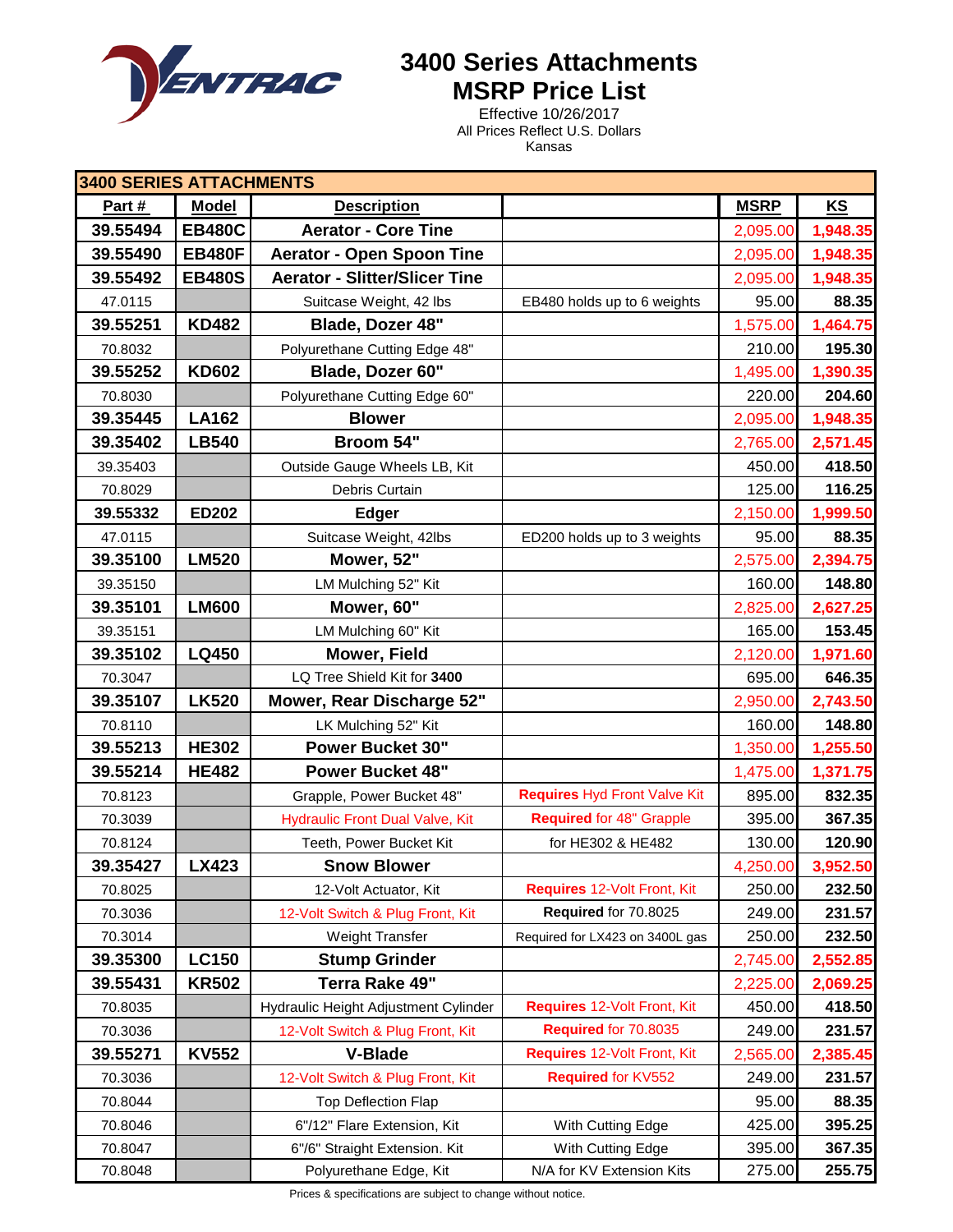

# **Price List**

Effective 10/26/2017 All Prices Reflect U.S. Dollars Kansas

| <b>4500 SERIES TRACTORS</b> |                                                                                                                                                     |                                                                                                                                                                     |                                  |             |           |  |  |
|-----------------------------|-----------------------------------------------------------------------------------------------------------------------------------------------------|---------------------------------------------------------------------------------------------------------------------------------------------------------------------|----------------------------------|-------------|-----------|--|--|
| Part#                       | <b>Model</b>                                                                                                                                        | <b>Description</b>                                                                                                                                                  |                                  | <b>MSRP</b> | KS        |  |  |
| 39.51130                    | 4500K                                                                                                                                               | Vanguard 31 hp Gas                                                                                                                                                  | <b>Air-Cooled</b>                | 18,995.00   | 17,665.35 |  |  |
| 70.4116-99                  |                                                                                                                                                     | 4500K Accessories Kit*                                                                                                                                              | <b>Standard on Liquid Cooled</b> | 995.00      | 925.35    |  |  |
|                             |                                                                                                                                                     | *4500K kit includes: Front fenders, foot pegs, rear weights (4 weights), weight transfer                                                                            |                                  |             |           |  |  |
| 39.51207                    | 4500P                                                                                                                                               | Kawasaki 31 hp DFI Gas*                                                                                                                                             | <b>Liquid-Cooled</b>             | 21,950.00   | 20,413.50 |  |  |
| 39.51208                    | 4500Z                                                                                                                                               | Kubota 32 hp Gas 3LC**                                                                                                                                              | <b>Liquid-Cooled</b>             | 22,800.00   | 21,204.00 |  |  |
| 39.51209                    | 4500Y                                                                                                                                               | Kubota 25 hp Diesel                                                                                                                                                 | <b>Liquid-Cooled</b>             | 22,800.00   | 21,204.00 |  |  |
|                             |                                                                                                                                                     | *Charging capacity of the 4500P may not be aduquate for all the winter cab accessories<br>** Kubota High Altitude Kits available - see accessories page for pricing |                                  |             |           |  |  |
|                             |                                                                                                                                                     | 4500 TRACTOR ACCESSORIES - FACTORY INSTALLED*                                                                                                                       |                                  |             |           |  |  |
| 70.4100-99                  |                                                                                                                                                     | 3 Point Hitch                                                                                                                                                       |                                  | 1,795.00    | 1,669.35  |  |  |
| 70.4111-99                  |                                                                                                                                                     | Seat, Full Suspension                                                                                                                                               |                                  | 500.00      | 465.00    |  |  |
|                             |                                                                                                                                                     |                                                                                                                                                                     |                                  |             |           |  |  |
|                             |                                                                                                                                                     | 4500 TRACTOR TIRE OPTIONS - FACTORY INSTALLED*                                                                                                                      |                                  |             |           |  |  |
| 53.0077                     |                                                                                                                                                     | 22 x 12-8 All Terrain                                                                                                                                               | <b>STANDARD</b>                  |             |           |  |  |
| 53.0137-99                  | Includes 4 tires                                                                                                                                    | 22 x 11-10 Turf                                                                                                                                                     | Optional                         | 210.00      | 195.30    |  |  |
| 53.0101-99                  | Includes 4 tires                                                                                                                                    | 21 x 11-8 Bar                                                                                                                                                       | Optional                         | 210.00      | 195.30    |  |  |
|                             | Optional tires priced per set and may be selected for factory installation in place of standard tires.<br>* Factory installed on assembly line only |                                                                                                                                                                     |                                  |             |           |  |  |
| 4500 DUAL OPTIONS           |                                                                                                                                                     |                                                                                                                                                                     |                                  |             |           |  |  |
| 70.4067                     |                                                                                                                                                     | Dual Wheel Kit - All Terrain                                                                                                                                        | One kit per tractor              | 1,195.00    | 1,111.35  |  |  |
| 70.4068                     |                                                                                                                                                     | Dual Wheel Kit - Turf tire                                                                                                                                          | One kit per tractor              | 1,350.00    | 1,255.50  |  |  |
| 70.4069                     |                                                                                                                                                     | Dual Wheel Kit - Bar Tire                                                                                                                                           | One kit per tractor              | 1,450.00    | 1,348.50  |  |  |
|                             |                                                                                                                                                     |                                                                                                                                                                     |                                  |             |           |  |  |
| <b>4500 ALL WEATHER CAB</b> |                                                                                                                                                     |                                                                                                                                                                     |                                  |             |           |  |  |
| 70.2014                     | <b>KW452</b>                                                                                                                                        | 4500 All Weather Cab*                                                                                                                                               | includes work lights             | 6,750.00    | 6,277.50  |  |  |
| 70.8148                     |                                                                                                                                                     | Windshield Washer, Kit                                                                                                                                              |                                  | 195.00      | 181.35    |  |  |
| 70.8161                     |                                                                                                                                                     | Strobe Beacon, Kit                                                                                                                                                  | <b>LED</b>                       | 285.00      | 265.05    |  |  |
| 70.8162                     |                                                                                                                                                     | Hazard Flashers, Kit                                                                                                                                                | <b>LED</b>                       | 395.00      | 367.35    |  |  |
| 70.2006-4                   |                                                                                                                                                     | <b>Exterior Mirrors, Kit</b>                                                                                                                                        | <b>Breakaway</b>                 | 120.00      | 111.60    |  |  |
| 70.2006-6                   |                                                                                                                                                     | Directional Defrost Fan, Kit                                                                                                                                        | <b>Two Speed</b>                 | 195.00      | 181.35    |  |  |
| 70.2014-51                  |                                                                                                                                                     | Tractor Heater Install, Kit                                                                                                                                         | 4500Y - Kub Diesel               | 280.00      | 260.40    |  |  |
| 70.2014-53                  |                                                                                                                                                     | Tractor Heater Install, Kit                                                                                                                                         | 4500Z - Kub Gas                  | 280.00      | 260.40    |  |  |
| 70.8137                     |                                                                                                                                                     | Tractor Heater Install, Kit                                                                                                                                         | 4500P - Kaw Gas                  | 300.00      | 279.00    |  |  |

\*Charging capacity of the 4500P may not be aduquate for all the winter cab accessories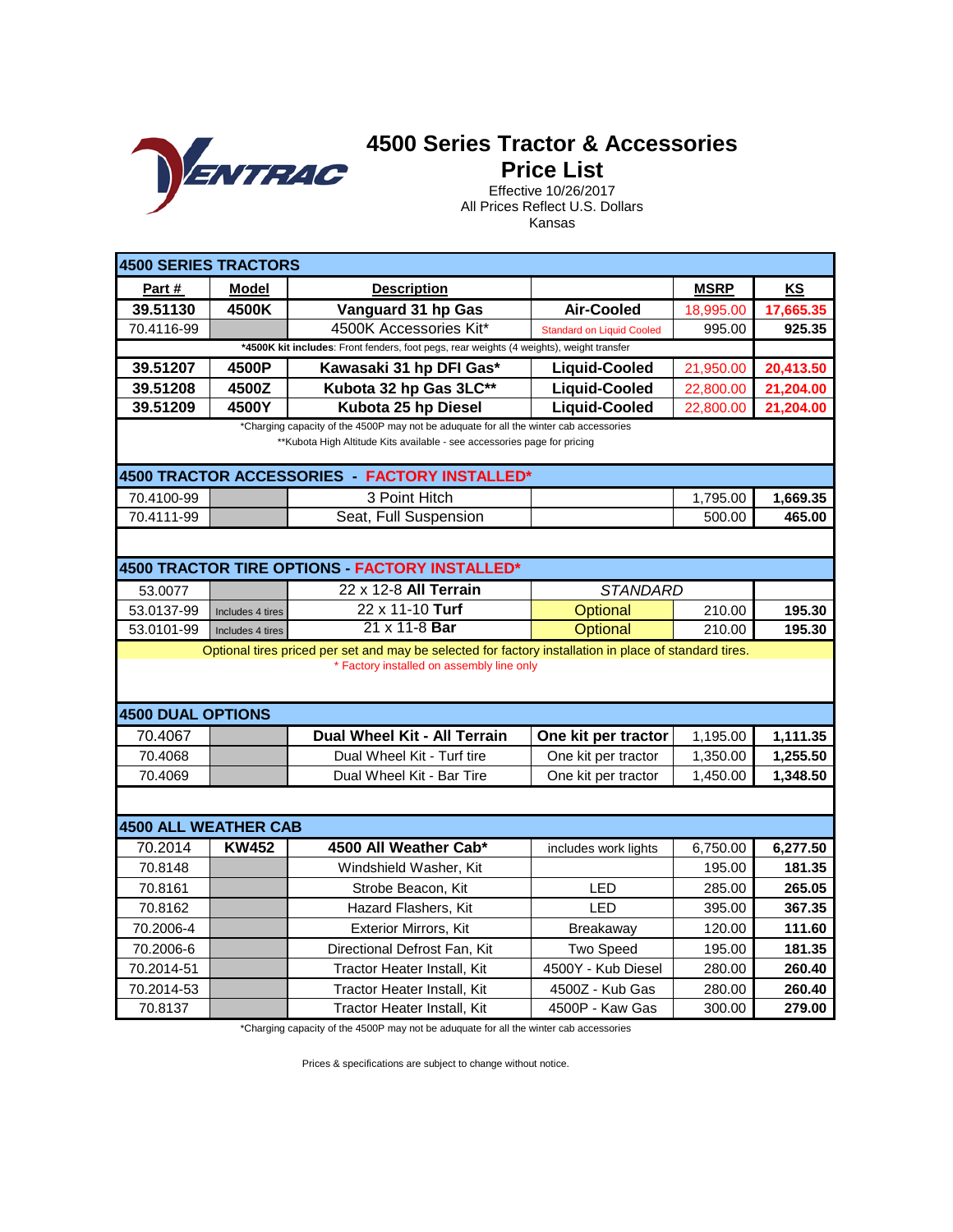

## **4500 Accessories Price List**

Effective 10/26/2017 All Prices Reflect U.S. Dollars Kansas

| 4500 TRACTOR ACCESSORIES - DEALER INSTALLED                                           |              |                                             |                                         |             |           |  |
|---------------------------------------------------------------------------------------|--------------|---------------------------------------------|-----------------------------------------|-------------|-----------|--|
| Accessories also available factory installed on assembly line. See page 1 for pricing |              |                                             |                                         |             |           |  |
| Part #                                                                                | <b>Model</b> | <b>Description</b>                          |                                         | <b>MSRP</b> | <b>KS</b> |  |
| 70.4100                                                                               |              | 3 Point Hitch, Kit                          | <b>Factory installed price - Page 1</b> | 1,675.00    | 1,557.75  |  |
| 39.56114                                                                              |              | 3 N 1 Adaptor                               | Used with 3-point Hitch                 | 405.00      | 376.65    |  |
| 70.4098                                                                               |              | 3" Wheel Extensions                         |                                         | 425.00      | 395.25    |  |
| 70.4105                                                                               |              | 12V Power Outlet Rear, Kit                  |                                         | 135.00      | 125.55    |  |
| 70.4104                                                                               |              | 12V Switch & Plug Front, Kit                |                                         | 249.00      | 231.57    |  |
| 47.0312                                                                               |              | Arm Rest Deluxe Seat, Kit                   | <b>Factory Standard Seat</b>            | 60.00       | 55.80     |  |
| 47.0325                                                                               |              | Arm Rest Susp-Seat, Kit                     |                                         | 145.00      | 134.85    |  |
| 70.0098                                                                               |              | Canopy                                      |                                         | 570.00      | 530.10    |  |
| 53.0108                                                                               |              | Chrome Hub Cap                              | <b>EACH</b>                             | 20.00       | 18.60     |  |
| 70.4119                                                                               |              | Directional Hazard, Kit                     | ROPS mount only                         | 525.00      | 488.25    |  |
| 70.4102                                                                               |              | Engine Heater, Kit                          | Kubota, 4500Z & 4500Y                   | 95.00       | 88.35     |  |
| 70.4107                                                                               |              | Foot Pedal Control, Kit                     |                                         | 80.00       | 74.40     |  |
| 70.4121                                                                               |              | Front Hitch Lock Valve, Kit                 |                                         | 125.00      | 116.25    |  |
| 70.4129                                                                               |              | High Altitude Kubota, Kit                   | 1000 - 5600 ft                          | 41.00       | 38.13     |  |
| 70.4130                                                                               |              | High Altitude Kubota, Kit                   | 4300 - 8900 ft                          | 41.00       | 38.13     |  |
| 70.2001                                                                               |              | Hitch 2-N-1 Front                           | Holds 6 - 47.0115 weights               | 395.00      | 367.35    |  |
| 70.2016                                                                               |              | Hitch, Trailer Mover                        |                                         | 375.00      | 348.75    |  |
| 70.4120                                                                               |              | Horn, Kit                                   |                                         | 110.00      | 102.30    |  |
| 70.4109                                                                               |              | Hydraulic Front Dual Valve, Kit             |                                         | 395.00      | 367.35    |  |
| 70.4038                                                                               |              | <b>Hydraulic Top Link</b>                   | Used with 3pt Hitch                     | 275.00      | 255.75    |  |
| 70.4126                                                                               |              | Hydraulic Rear Valve, Kit                   |                                         | 825.00      | 767.25    |  |
| 70.4101                                                                               |              | Backup Alarm, Kit                           |                                         | 85.00       | 79.05     |  |
| 70.4110                                                                               |              | Propane, Kit (tanks not included)           | Used on unit 4500Z - Kubota Gas         | 2,195.00    | 2,041.35  |  |
| 70.4108                                                                               |              | Raised Platform, Kit                        |                                         | 125.00      | 116.25    |  |
| 70.4093                                                                               |              | Seat Belt, 4 point                          | 4500 Series units only                  | 400.00      | 372.00    |  |
| 70.4111                                                                               |              | Seat, Full Suspension                       | <b>Factory installed price - Page 1</b> | 525.00      | 488.25    |  |
| 70.4140                                                                               |              | Slope Digital Indicator, Kit                |                                         | 340.00      | 316.20    |  |
| 70.4114                                                                               |              | Strobe Light, Kit                           | ROPS mount only                         | 215.00      | 199.95    |  |
| 47.0115                                                                               |              | Suitcase Weight, 42 lbs                     | Standard on 4500 LC Tractors            | 95.00       | 88.35     |  |
| 70.4115                                                                               |              | Weight Transfer, Kit                        | Standard on 4500 LC Tractors            | 250.00      | 232.50    |  |
| 70.4133                                                                               |              | Work Light LED, Kit                         | ROPS mount only                         | 280.00      | 260.40    |  |
|                                                                                       |              |                                             |                                         |             |           |  |
| <b>4500 SPREADER OPTIONS</b>                                                          |              |                                             |                                         |             |           |  |
| 39.55500                                                                              |              | <b>ES220 Spreader/SEED &amp; FERTILIZER</b> | Requires 12V Rear Kit                   | 2,250.00    | 2,092.50  |  |
| 70.4105                                                                               |              | 12V Power Outlet Rear, Kit                  | Required for Spreader 220               | 135.00      | 125.55    |  |
|                                                                                       |              |                                             |                                         |             |           |  |
| 70.2013                                                                               |              | <b>SA250 Drop Spreader/SALT</b>             | Requires 12V Rear & Install Kit         | 4995.00     | 4645.35   |  |
| 70.4105                                                                               |              | 12V Power Outlet Rear, Kit                  | Required for SA250 - 4500 only          | 135.00      | 125.55    |  |
| 70.8140                                                                               |              | Spreader Mounting Kit 4200/4500             | <b>Required for Spreader SA250</b>      | 325.00      | 302.25    |  |
| 70.8142                                                                               |              | Universal Mounting Kit - 2" rec             | ATV's, UTV's and other units            | 375.00      | 348.75    |  |
| 70.8143                                                                               |              | Universal 3 pt Mounting Kit                 |                                         | 395.00      | 367.35    |  |
| 70.8149                                                                               |              | <b>Extension Hopper Kit</b>                 | Optional for 4500 series only           | 250.00      | 232.50    |  |
| 70.8150                                                                               |              | <b>High Speed Sprocket Kit</b>              | Optional for ATV's & UTV's              | 79.00       | 73.47     |  |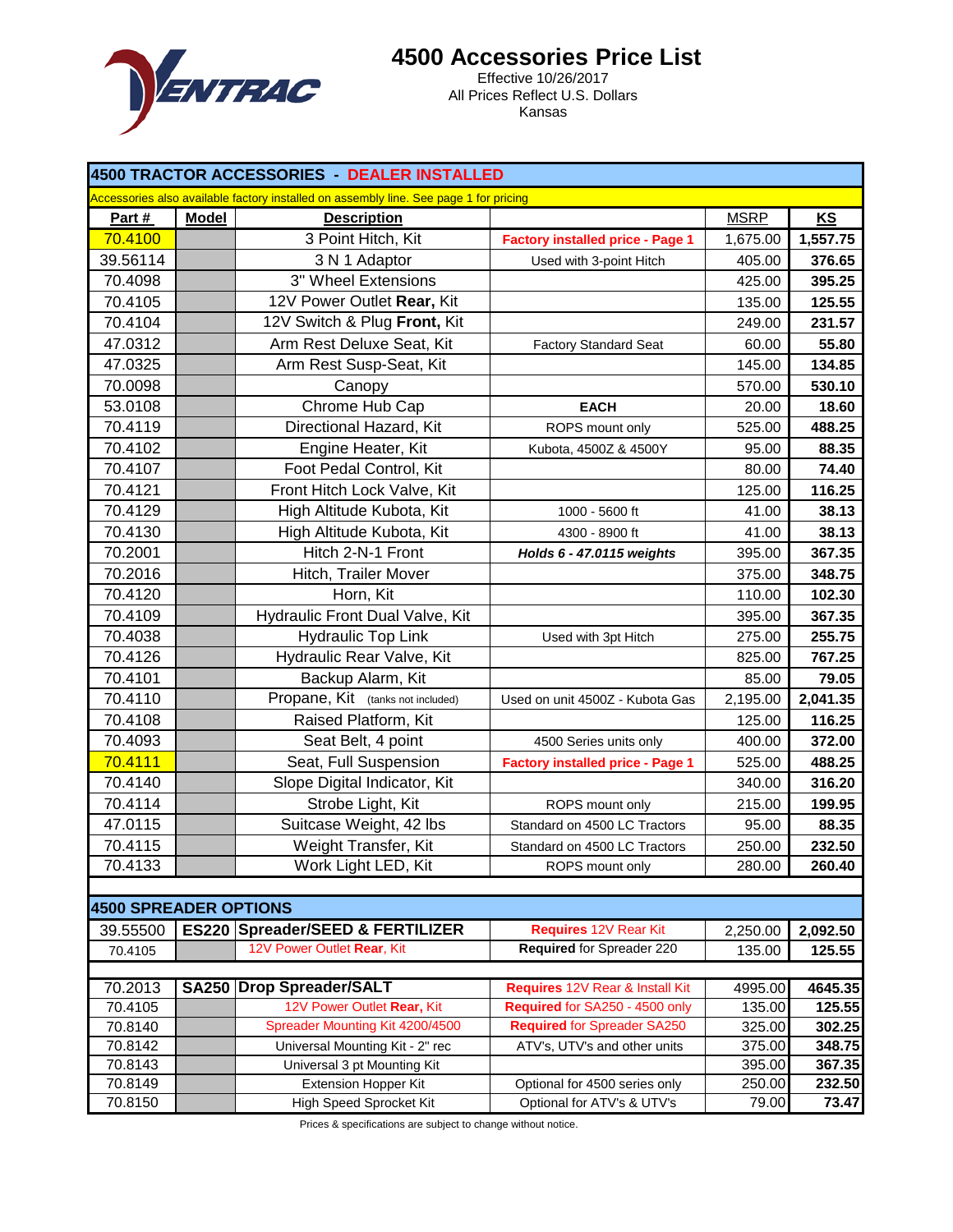

### **4500 Attachments Price List**

Effective 10/26/2017 All Prices Reflect U.S. Dollars Kansas

| 4500 SERIES ATTACHMENTS |               |                                      |                                |             |           |
|-------------------------|---------------|--------------------------------------|--------------------------------|-------------|-----------|
| Part #                  | <b>Model</b>  | <b>Description</b>                   | <b>Accessory</b>               | <b>MSRP</b> | <b>KS</b> |
| 39.55494                | <b>EB480C</b> | <b>Aerator - Core Tine</b>           |                                | 2,095.00    | 1,948.35  |
| 39.55490                | <b>EB480F</b> | <b>Aerator - Open Spoon Tine</b>     |                                | 2,095.00    | 1,948.35  |
| 39.55492                | <b>EB480S</b> | <b>Aerator - Slitter/Slicer Tine</b> |                                | 2,095.00    | 1,948.35  |
| 47.0115                 |               | Suitcase Weight, 42 lbs              | EB480 holds up to 6 weights    | 95.00       | 88.35     |
| 39.55460                | <b>EA600</b>  | <b>AERA-vator</b>                    |                                | 5,495.00    | 5,110.35  |
| 70.8014                 |               | <b>Roller Kit</b>                    |                                | 255.00      | 237.15    |
| 70.8015                 |               | Seeder Kit                           | Requires 12 Volt Front Kit     | 2,395.00    | 2,227.35  |
| 70.4104                 |               | 12V Switch & Plug Front, Kit         | <b>Required for Seeder Kit</b> | 249.00      | 231.57    |
| 47.0115                 |               | Suitcase Weight, 42 lbs              | EA600 holds up to 8 weights    | 95.00       | 88.35     |
| 39.55280                | <b>DG550</b>  | <b>Ball Park Groomer, Front</b>      |                                | 2,295.00    | 2,134.35  |
| 39.55285                | <b>DR540</b>  | <b>Ball Park Groomer, Rear</b>       | <b>Requires 3 pt Hitch</b>     | 2,095.00    | 1,948.35  |
| 70.8156                 |               | Kit, Brush Groomer                   | Mounts on DR540 Groomer        | 995.00      | 925.35    |
| 70.8154                 |               | Kit, Groomer Drags                   | Includes Steel & Coco mat      | 1,795.00    | 1,669.35  |
| 70.4038                 |               | <b>Hydraulic Top Link</b>            | Recommended with DR540         | 275.00      | 255.75    |
| 70.4137                 |               | Kit, Weight Bar 4500                 | Recommended for K & P units    | 195.00      | 181.35    |
| 47.0115                 |               | Suitcase Weight, 42 lbs              | Groomers hold up to 6 weights  | 95.00       | 88.35     |
| 39.55251                | <b>KD482</b>  | Blade, Dozer 48"                     |                                | 1,575.00    | 1,464.75  |
| 70.8032                 |               | Polyurethane Cutting Edge 48"        |                                | 210.00      | 195.30    |
| 39.55252                | <b>KD602</b>  | Blade, Dozer 60"                     |                                | 1,495.00    | 1,390.35  |
| 70.8030                 |               | Polyurethane Cutting Edge 60"        |                                | 220.00      | 204.60    |
| 39.55253                | <b>KD722</b>  | Blade, Dozer 72"                     |                                | 1,555.00    | 1,446.15  |
| 70.8031                 |               | Polyurethane Cutting Edge 72"        |                                | 275.00      | 255.75    |
| 39.55440                | <b>KA160</b>  | <b>Blower</b>                        |                                | 2,240.00    | 2,083.20  |
| 39.55400                | <b>HB580</b>  | Broom 58"                            |                                | 4,140.00    | 3,850.20  |
| 70.8025                 |               | Kit, 12 Volt Actuator                | Requires 12 Volt Front Kit     | 250.00      | 232.50    |
| 70.4104                 |               | 12V Switch & Plug Front, Kit         | <b>Required for Actuator</b>   | 249.00      | 231.57    |
| 39.55332                | <b>ED202</b>  | <b>Edger</b>                         |                                | 2,150.00    | 1,999.50  |
| 70.8020                 |               | <b>Blower</b>                        |                                | 1,170.00    | 1,088.10  |
| 47.0115                 |               | Suitcase Weight, 42 lbs              | ED200 holds up to 3 weights    | 95.00       | 88.35     |
| 39.55110                | <b>MS600</b>  | Mower 60"                            |                                | 3,800.00    | 3,534.00  |
| 70.8165                 |               | Mulching MS Kit 60"                  |                                | 230.00      | 213.90    |
| 70.8163                 |               | Hyd Flip Up MS/MT/MU Kit             | Fits all MS/MT/MU decks        | 425.00      | 395.25    |
| 39.55111                | <b>MS720</b>  | Mower 72"                            |                                | 3,925.00    | 3,650.25  |
| 70.8164                 |               | Mulching MS/MT Kit 72"               |                                | 295.00      | 274.35    |
| 70.8163                 |               | Hyd Flip Up MS/MT/MU Kit             | Fits all MS/MT/MU decks        | 425.00      | 395.25    |
| 39.55112                | <b>MT720</b>  | Mower, Offset 72"                    |                                | 3,950.00    | 3,673.50  |
| 70.8164                 |               | Mulching MS/MT Kit 72"               |                                | 295.00      | 274.35    |
| 70.8163                 |               | Hyd Flip Up MS/MT/MU Kit             | Fits all MS/MT/MU decks        | 425.00      | 395.25    |
| 39.55114                | <b>MU720</b>  | Mower, Rear Discharge 72"            |                                | 3,995.00    | 3,715.35  |
| 70.8167                 |               | Mulching MU Kit 72"                  |                                | 285.00      | 265.05    |
| 70.8163                 |               | Hyd Flip Up MS/MT/MU Kit             | Fits all MS/MT/MU decks        | 425.00      | 395.25    |
| 39.55160                | <b>MJ840</b>  | Mower, Contour 84"                   |                                | 7,590.00    | 7,058.70  |
| 70.8087                 |               | Mulching MJ Kit 84"                  |                                | 330.00      | 306.90    |
| 39.55130                | <b>MR740</b>  | Mower, Reel 74"                      |                                | 12,950.00   | 12,043.50 |
| 23.0111-7               |               | Spool Float Kit                      | <b>Required for MR740</b>      | 87.50       | 81.38     |